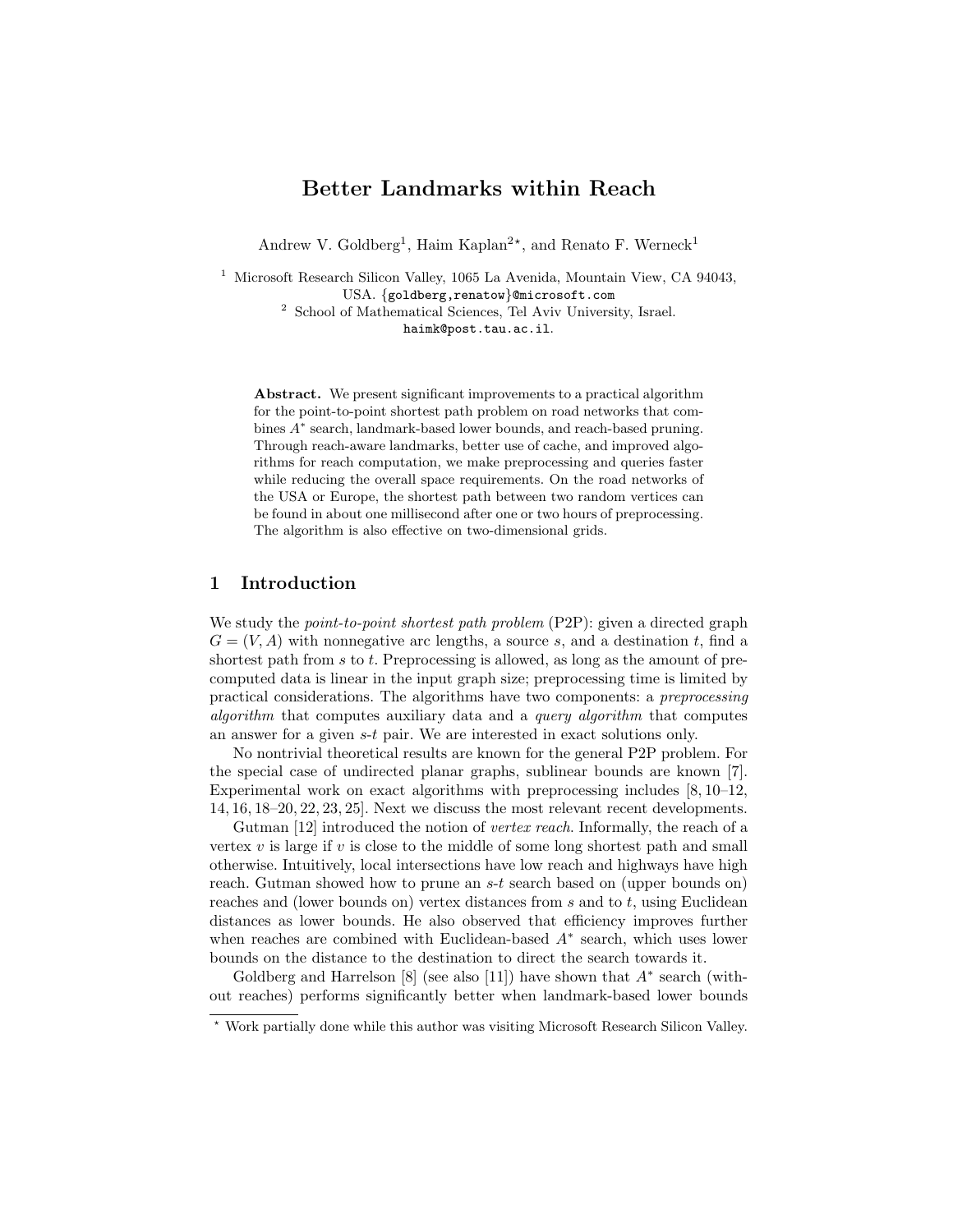are used instead of Euclidean ones. The preprocessing algorithm computes and stores the distances between every vertex and a small set of special vertices, the landmarks. Queries use the triangle inequality to obtain lower bounds on the distances between any two vertices in the graph. This leads to the ALT  $(A^*)$ search, landmarks, and triangle inequality) algorithm for the P2P problem.

Sanders and Schultes [19, 20] use the notion of highway hierarchies to design efficient algorithms for road networks. The preprocessing algorithm builds a hierarchy of increasingly sparse *highway networks*; queries start at the original graph and gradually move to upper levels of the hierarchy, greatly reducing the search space. To magnify the natural hierarchy of road networks, the algorithm adds shortcuts to the graph: additional edges with length equal to the original shortest path between their endpoints.

We have recently shown [10] how shortcuts significantly improve the performance of reach-based algorithms, in terms of both preprocessing and queries. The resulting algorithm, called RE, can be combined with ALT in a natural way, leading to the REAL algorithm. Section 2 presents a more detailed overview of these algorithms. This paper continues our study of reach-based point-to-point shortest paths algorithms and their combination with landmark-based A<sup>∗</sup> search.

An important observation about RE and REAL is that, unless s and t are very close to each other, an s-t search will visit mostly vertices of high reach. Therefore, as shown in Section 3.1, reordering vertices by reach can significantly improve the locality (and running times) of reach-based queries. In Section 3.2 we develop the concept of reach-aware landmarks, based on the intuition that accurate lower bounds are more important for vertices of high reach. In fact, as we suggested in [10], one can keep landmark data for these vertices only. Balancing the number of landmarks and the fraction of distances that is actually kept, a memory-time trade-off is established. For large graphs, we were able to reduce both time and space requirements compared to our previous algorithm.

In addition, motivated by the work of Sanders and Schultes [20], Section 3.4 describes how shortcuts can be used to bypass vertices of arbitrary (but usually low) degree, instead of just degree-two vertices as our previous method did. This improves both preprocessing and query performance. We also study two techniques for accelerating reach computation: a modified version of our partial trees algorithm (for finding approximate reaches) and a novel algorithm for finding exact reaches. They are described in Sections 3.3 and 3.5, respectively.

Experimental results are presented in Section 4. On road networks, the algorithmic improvements lead to substantial savings in time, especially for preprocessing, and memory. The road networks of Europe or the USA can be preprocessed in one or two hours, and queries take about one millisecond (while Dijkstra's algorithm takes seconds). We also obtain reasonably good results for 2-dimensional grids. For grids of higher dimension and for random graphs, however, preprocessing becomes too expensive and query speedups are only marginal.

A preliminary version of this paper [9] was presented at the 9th DIMACS Implementation Challenge: Shortest Paths [5], where several other algorithms were introduced [1, 3, 4, 15, 17, 21]. Section 5 discusses these recent developments.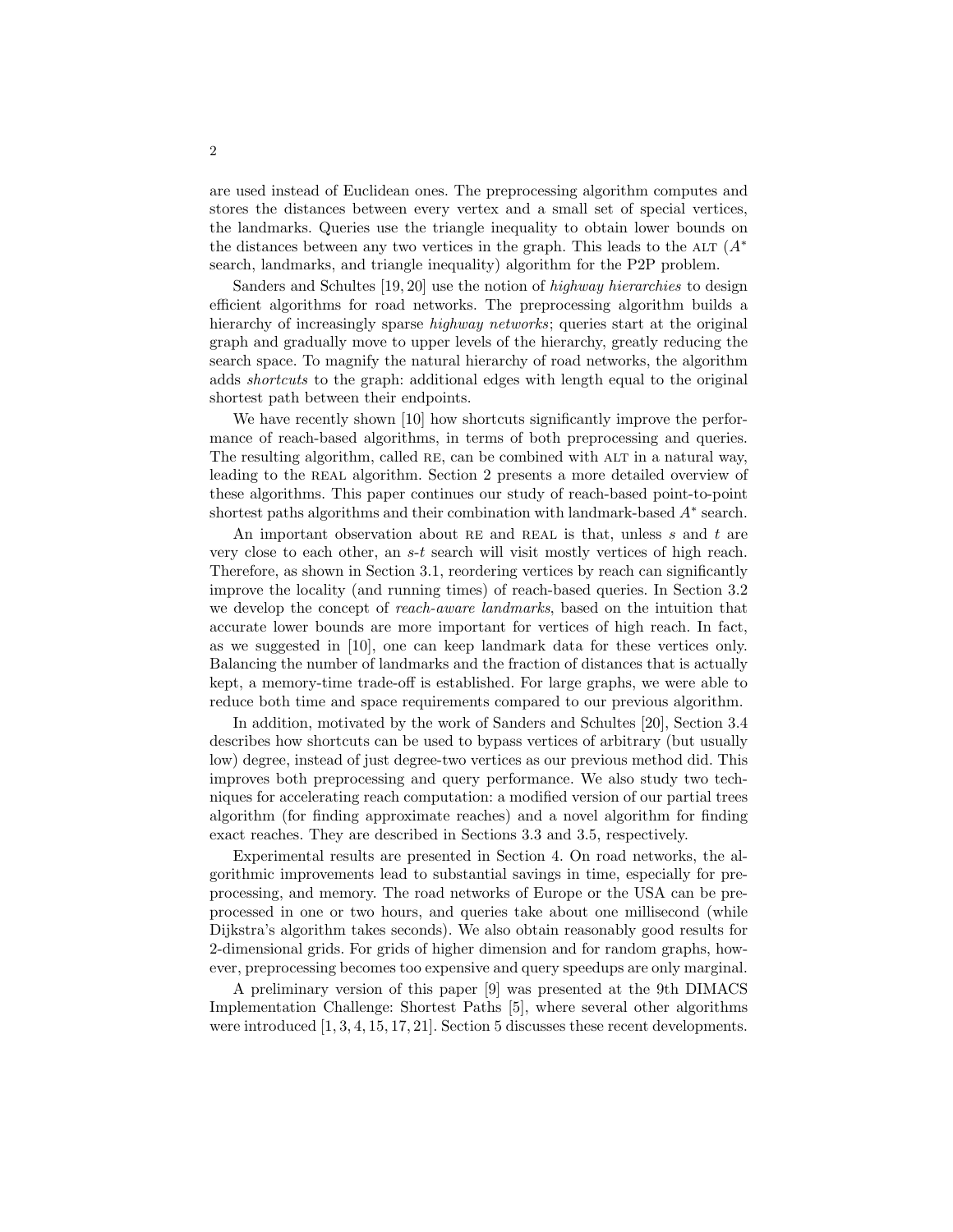# 2 Algorithm Overview

Our algorithms have four main components: Dijkstra's algorithm, reach-based pruning,  $A^*$  search, and their combination. We discuss each in turn.

Dijkstra's algorithm. The labeling method finds shortest paths from a source s to all vertices in the graph as follows (see e.g. [24]). It keeps for every vertex v its distance label  $d(v)$ , parent  $p(v)$ , and status  $S(v) \in \{\text{unreached}, \text{labeled}, \text{scanned}\}.$ Initially,  $d(v) = \infty$ ,  $p(v) = nil$ , and  $S(v) =$ **unreached** for every vertex v. The method starts by setting  $d(s) = 0$  and  $S(s) = 1$ abeled. While there are labeled vertices, it picks a labeled vertex  $v$ , *relaxes* all arcs out of  $v$ , and sets  $S(v)$  = scanned. To relax an arc  $(v, w)$ , one checks if  $d(w) > d(v) + l(v, w)$  and, if true, sets  $d(w) = d(v) + \ell(v, w)$ ,  $p(w) = v$ , and  $S(w) =$  labeled. By always scanning the vertex with the smallest label,  $Dijkstra's algorithm$  [6] ensures that no vertex is scanned more than once. The P2P version can stop when it is about to scan the target  $t$ : the  $s$ - $t$  path defined by the parent pointers is the solution.

One can also run Dijkstra's algorithm from the target on the reverse graph to find the shortest t-s path. The *bidirectional algorithm* alternates between the forward and reverse searches, each maintaining its own set of distance labels (denoted by  $d_f(\cdot)$  and  $d_r(\cdot)$ , respectively). When an arc  $(v, w)$  is relaxed by the forward search and  $w$  has already been scanned by the reverse search, we know the shortest s-v and w-t paths have lengths  $d_f(v)$  and  $d_r(w)$ , respectively. If  $d_f(v) + \ell(v, w) + d_r(w)$  is less than the shortest path distance found so far  $(\text{initially } \infty)$ , we update it. We perform similar updates during the reverse search. The algorithm stops when the two searches meet.

Reach-based pruning. Given a path  $P$  from  $s$  to  $t$  and a vertex  $v$  on  $P$ , the reach of v with respect to P is the minimum of the lengths of the s-v and  $v$ -t subpaths of P. The reach of v,  $r(v)$ , is the maximum, over all **shortest** paths P through v, of the reach of v with respect to  $P$  [12]. We assume shortest paths are unique, which can be achieved through perturbation. Computing exact reaches is impractical for large graphs; we must resort to upper bounds instead. We denote an upper bound on  $r(v)$  by  $\overline{r}(v)$ , and a lower bound on the distance  $dist(v, w)$  from v to w by  $dist(v, w)$ . If, during an s-t query, we observe that  $\overline{r}(v) < \underline{\text{dist}}(s, v)$  and  $\overline{r}(v) < \underline{\text{dist}}(v, t)$ , then v is not on a shortest path from s to t and therefore Dijkstra's algorithm can prune the search at  $v$ .

To apply this, we need lower bounds on  $dist(s, v)$  and  $dist(v, t)$ . During a bidirectional search, one can use the bounds implicit in the search itself [10]. Consider the forward direction (the reverse case is similar), and let  $\gamma$  be the smallest distance label of a labeled vertex in the reverse direction (i.e., the topmost label in the reverse heap). If a vertex  $v$  has not been scanned in the reverse direction, then  $\gamma$  is a lower bound on the distance from v to t. We can prune the search at v if v has not been scanned in the reverse direction,  $\bar{r}(v) < d_f(v)$ , and  $\bar{r}(v) < \gamma$ . The algorithm can still stop when the searches meet.

Reach upper bounds are computed during the preprocessing phase. It works in rounds, each associated with a threshold  $\epsilon_i$  (which grows exponentially with i). Round i bounds the reach of vertices whose reach is at most  $\epsilon_i$ . It does so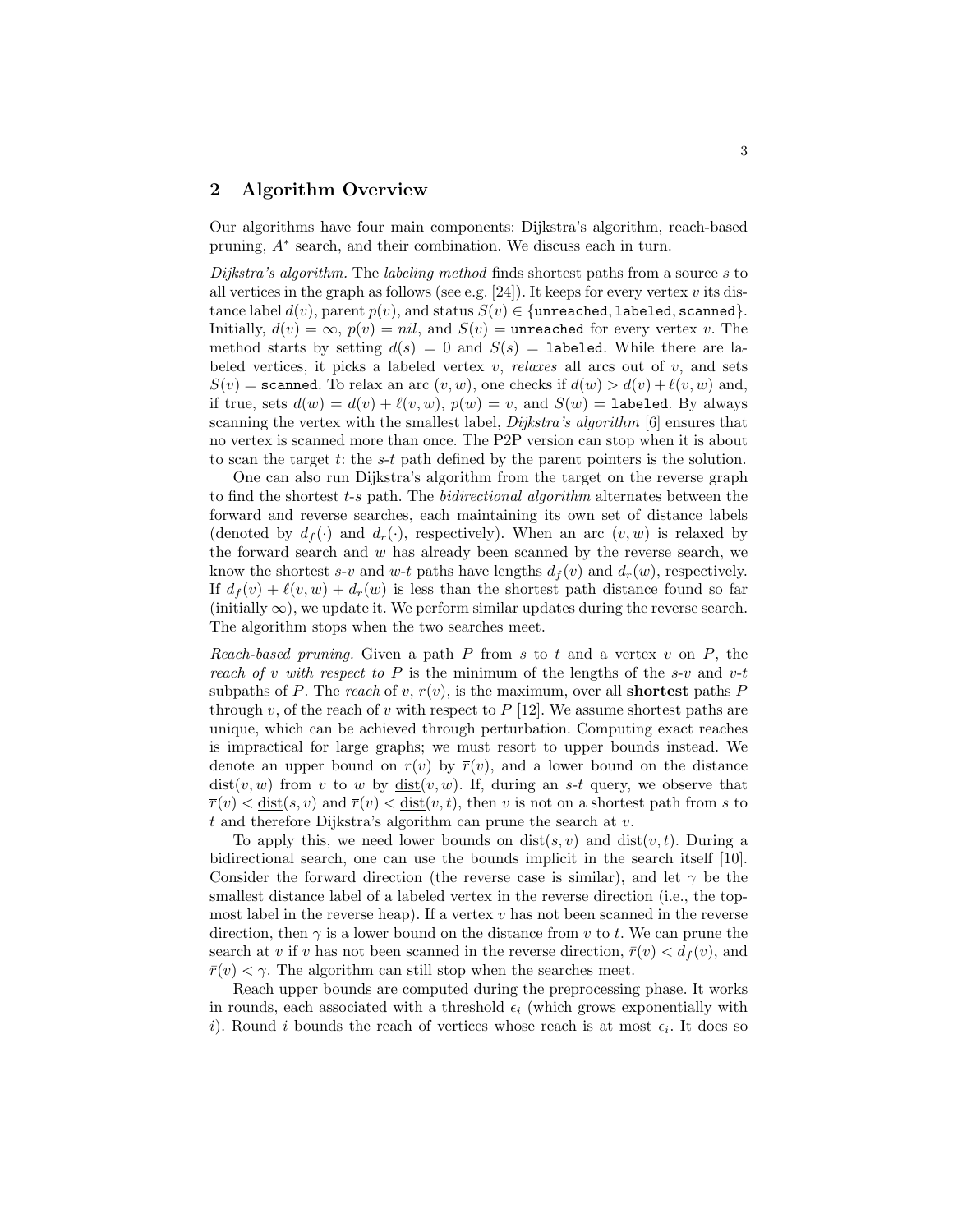by growing *partial trees* from each vertex, each with depth roughly  $2\epsilon_i$ . A vertex whose reach is bounded is eliminated from the graph and considered only indirectly in subsequent rounds. We also add *shortcuts* to the graph before each round [10]. Given two edges  $(u, v)$  and  $(v, w)$ , a shortcut is a new edge  $(u, w)$ with length  $\ell(u, v) + \ell(v, w)$   $(\ell(\cdot, \cdot))$  denotes the length of an edge). When ties are broken appropriately, the shortcut will ensure that  $v$  does not belong to the shortest path between  $u$  and  $w$ , potentially reducing v's reach, thus making pruning more effective and speeding up preprocessing. After all reaches are bounded, a *refinement step* builds the graph induced by the  $\lceil 5\sqrt{n} \rceil$  vertices with highest reach bounds and recomputes the reaches using an exact algorithm. The preprocessing algorithm, as well as improvements relative to [10], are discussed in detail in Sections 3.3, 3.4, and 3.5.

A<sup>∗</sup> search and the ALT algorithm. A potential function maps vertices to reals. Given a potential function  $\pi$ , the *reduced cost* of an arc is defined as  $\ell_{\pi}(v, w)$  =  $\ell(v, w) - \pi(v) + \pi(w)$ . Suppose we replace  $\ell$  by  $\ell_{\pi}$ . The length of every s-t path changes by the same amount,  $\pi(t)-\pi(s)$ , so finding shortest paths in the original graph is equivalent to finding shortest paths in the transformed graph. Let  $\pi_f$ be a potential function such that  $\pi_f(v)$  gives an estimate on the distance from v to t. In the context of this paper,  $A^*$  search [13] is an algorithm that works like Dijkstra's algorithm, but at each step selects a labeled vertex  $v$  with the smallest key, defined as  $k_f(v) = d_f(v) + \pi_f(v)$ , to scan next. This effectively guides the search towards t. It is easy to see that  $A^*$  search is equivalent to Dijkstra's algorithm on the graph with length function  $\ell_{\pi_f}$ . If  $\pi_f$  is such that  $\ell_{\pi_f}$ is nonnegative for all arcs (i.e., if  $\pi_f$  is *feasible*), the algorithm will find the correct shortest paths. We use as potential functions lower bounds on the distance from  $v$  to the target  $t$ . During the preprocessing stage, we pick a constant number of vertices as landmarks and store distances between them and every vertex in the graph; queries use these distances, together with the triangle inequality, to compute the lower bounds. The ALT algorithm is a bidirectional version of  $A^*$ search with landmark bounds and triangle inequality.

Combining reaches and landmarks. We can combine  $A^*$  search and reaches in the obvious way: running A<sup>∗</sup> search and pruning vertices based on reach conditions. Specifically, when  $A^*$  search is about to scan a vertex v with key  $k_f(v) = d_f(v) + \pi_f(v)$ , it can prune the search at v if  $\bar{r}(v) < d_f(v)$  and  $\bar{r}(v) < \pi_f(v)$ . Note that this method (which we call REAL) has two preprocessing algorithms: reach computation and landmark generation. Although they are in principle independent, Section 3.2 will show that it might be useful to take reaches into account when generating landmarks.

## 3 Algorithmic Improvements

#### 3.1 Improving Locality

When reaches are available, a typical point-to-point query spends most of its time scanning high-reach vertices. Except at the very beginning of the search,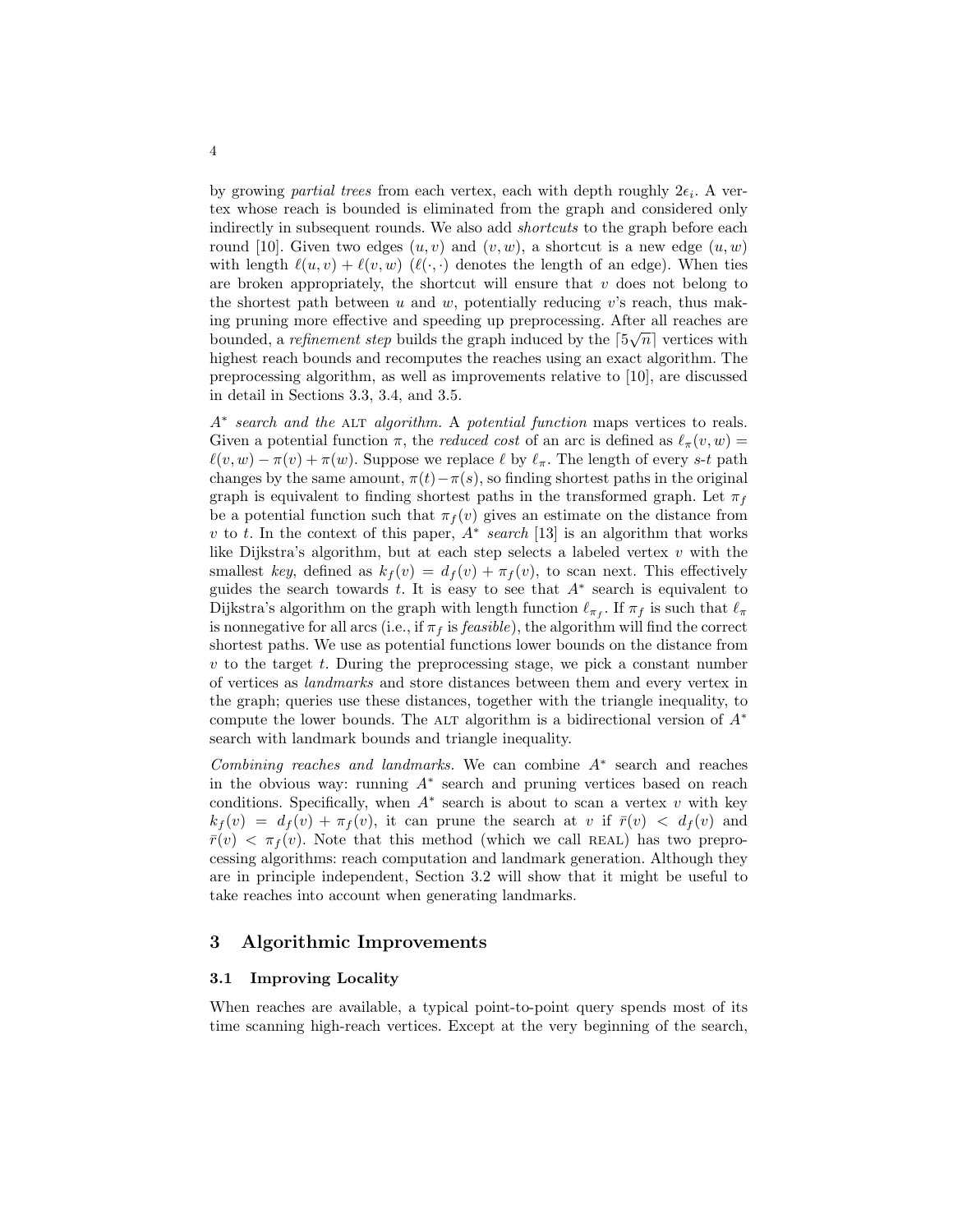low-reach vertices are pruned by reach. This suggests an obvious optimization: during preprocessing, reorder the vertices such that high-reach vertices are close together in memory to improve cache locality. Simply sorting vertices in nonincreasing order of reach would destroy the locality of the input, which is often quite high. Instead, we partition the vertices into equal-sized sets, the first with the  $n/2$  higher-reach vertices, and the other with the rest. We keep the original relative ordering in each part, then recursively process the first (high-reach) part. This also facilitates the optimizations described below.

#### 3.2 Reach-Aware Landmarks

We can reduce the memory requirements of the algorithm by storing landmark distances only for high-reach vertices, with marginal performance degradation. If we use the saved space to add more landmarks, we get a wide range of tradeoffs between query performance and memory requirement. We call the resulting method, a variant of REAL, the partial landmark algorithm.

Queries for this algorithm work as follows. Let  $R$ , the reach threshold, be the smallest value such that  $all$  vertices with reach at least  $R$  have landmark distances available. We say these vertices have *high reach*. Queries start as RE, with reach pruning but without  $A^*$  search, until both balls searched have radius R (or the algorithm terminates). From this point on, only vertices with reach  $R$ or higher will be scanned. We switch to REAL by removing labeled vertices from the heaps and reinserting them with new keys that incorporate lower bounds.

To process a vertex  $v, A^*$  search needs lower bounds on the distance from v to t (in the forward search) or from s to v (in the reverse search). They are computed with the triangle inequality, which requires distances between these vertices  $(v, s, \text{ and } t)$  and the landmarks. These are available for v, which has high reach, but not for  $s$  or  $t$ ; for them, we must use *proxies*. The proxy for  $s$ , which we denote by  $s'$ , is the high-reach vertex that is closest to  $s$  (t is treated similarly). A lower bound on  $dist(s, v)$  using distances to a landmark L is given by  $dist(s, v) \geq dist(s', L) - dist(v, L) - dist(s', s)$ . Other bounds (using distances from landmarks and involving  $s$  and  $t$ ) can be computed in a similar way. Proxies (and related distances) are computed during the initialization phase of the query algorithm with a multiple-source version of Dijkstra's algorithm.

We use the *avoid* algorithm [11] to select landmarks: it picks landmarks one by one, always in regions of the graph not already "covered" by existing landmarks. It does so by assigning to each vertex a weight that measures how well-covered it is. We changed the algorithm slightly from [11]: instead of computing the weights of all vertices in the graph, we only consider  $n/k$  of them (where k is the number of landmarks). This makes the algorithm linear in  $k$ , instead of quadratic, without a significant effect on solution quality.

#### 3.3 Growing Partial Trees

Next we describe the partial-trees routine executed in each iteration of our preprocessing algorithm. For simplicity, we describe the algorithm as if it computed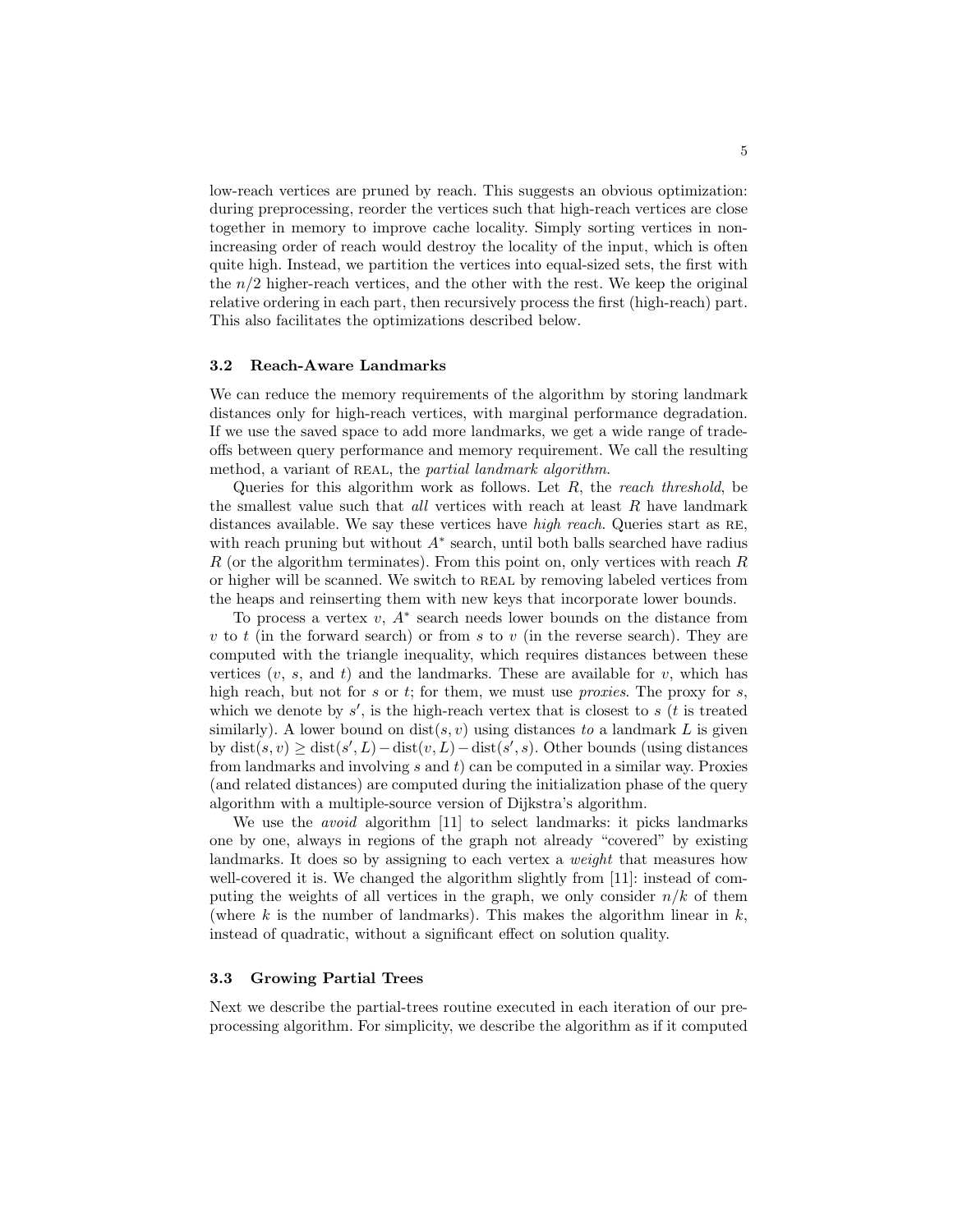vertex reaches; it actually computes arc reaches and eventually converts them to vertex reaches [10]. (The reach of an arc  $(v, w)$  with respect to a shortest s-t path containing it is  $\min{\{\text{dist}(s, w), \text{dist}(v, t)\}}$ . In each round, we are given a graph  $G = (V, A)$  and a threshold  $\epsilon$ , and our goal is to find upper bounds on the reaches of vertices in V whose actual reaches are smaller than  $\epsilon$ . The remaining reaches will be bounded in subsequent rounds, when  $\epsilon$  will be larger.

Fix a vertex v. To prove that  $r(v) < \epsilon$ , we must consider all shortest paths through v, but only minimal paths must be processed explicitly. Let  $P_{st}$  =  $(s, s', \ldots, v, \ldots, t', t)$  be the shortest s-t path, and assume that v has reach at least  $\epsilon$  with respect to this path. Path  $P_{st}$  is  $\epsilon$ -minimal with respect to v if and only if the reaches of v with respect to  $P_{s't}$  and  $P_{st'}$  are both smaller than  $\epsilon$ .

The algorithm works by growing a partial tree  $T_r$  from each vertex  $r \in V$ . It runs Dijkstra's algorithm from  $r$ , but stops as soon as it can prove that all  $\epsilon$ -minimal paths starting at r have been considered. Let v be a vertex in this tree, and let x be the first vertex (besides  $r$ ) on the path from  $r$  to v. We say that v is an *inner vertex* if either (1)  $v = r$  or (2)  $d(x, v) < \epsilon$ , where  $d(x, v)$ denotes the distance between  $x$  and  $v$  in the tree. The inner vertices are those whose reaches we will try to bound. When v is not an inner vertex, no path  $P_{rw}$ starting at r will be  $\epsilon$ -minimal with respect to v: if v's reach is greater than  $\epsilon$ with respect to  $P_{rw}$ , it will also be greater than  $\epsilon$  with respect to  $P_{xw}$ . To get accurate bounds on reaches, we must grow the tree until every inner vertex  $v$ has one of two properties: (1)  $v$  has no labeled (unscanned) descendents; or (2) v has at least one scanned descendent whose distance to v is  $\epsilon$  or greater. For efficiency, we relax the second condition and stop when every labeled vertex is within distance greater than  $\epsilon$  from the closest inner vertex.

Once the tree is built, we process it. Given an inner vertex  $v$ , we know its depth, equal to  $d(r, v)$ . In  $O(|T_r|)$  time, one can also compute its height, defined as the distance from  $v$  to its farthest descendent (labeled or scanned). The reach of v with respect to  $T_r$  is the minimum between its depth and its height, and the reach of  $v$  with respect to the entire graph is the maximum over all such reaches. If this maximum is  $\epsilon$  or greater, we declare the reach to be  $\infty$ .

Penalties. As described, the algorithm assumes that partial trees will be grown from every vertex in the graph. We would like, however, to run the partialtrees routine even after some of the vertices have been eliminated in a previous iteration. We use *penalties* to account for the eliminated vertices. The *in-penalty* of a vertex v is the maximum over the reaches of all arcs  $(u, v)$  that have already been eliminated; out-penalties are defined similarly, considering outgoing arcs instead. Partial trees are processed as before, but the definitions of height and depth must change. The (redefined) depth of a vertex v within a tree  $T_r$ , denoted by  $depth_r(v)$ , is the distance from r to v plus the in-penalty of r. The (modified) height of v is the distance to its farthest descendant not in  $T_r$  itself, but in a pseudo-tree in which each vertex v in  $T_r$  is attached to a pseudo-leaf v' by an arc whose length is equal to the out-penalty of  $v$ .

For correctness, it is enough to take penalties into account only when processing the tree, as we did in [10]. We can, however, use penalties to stop growing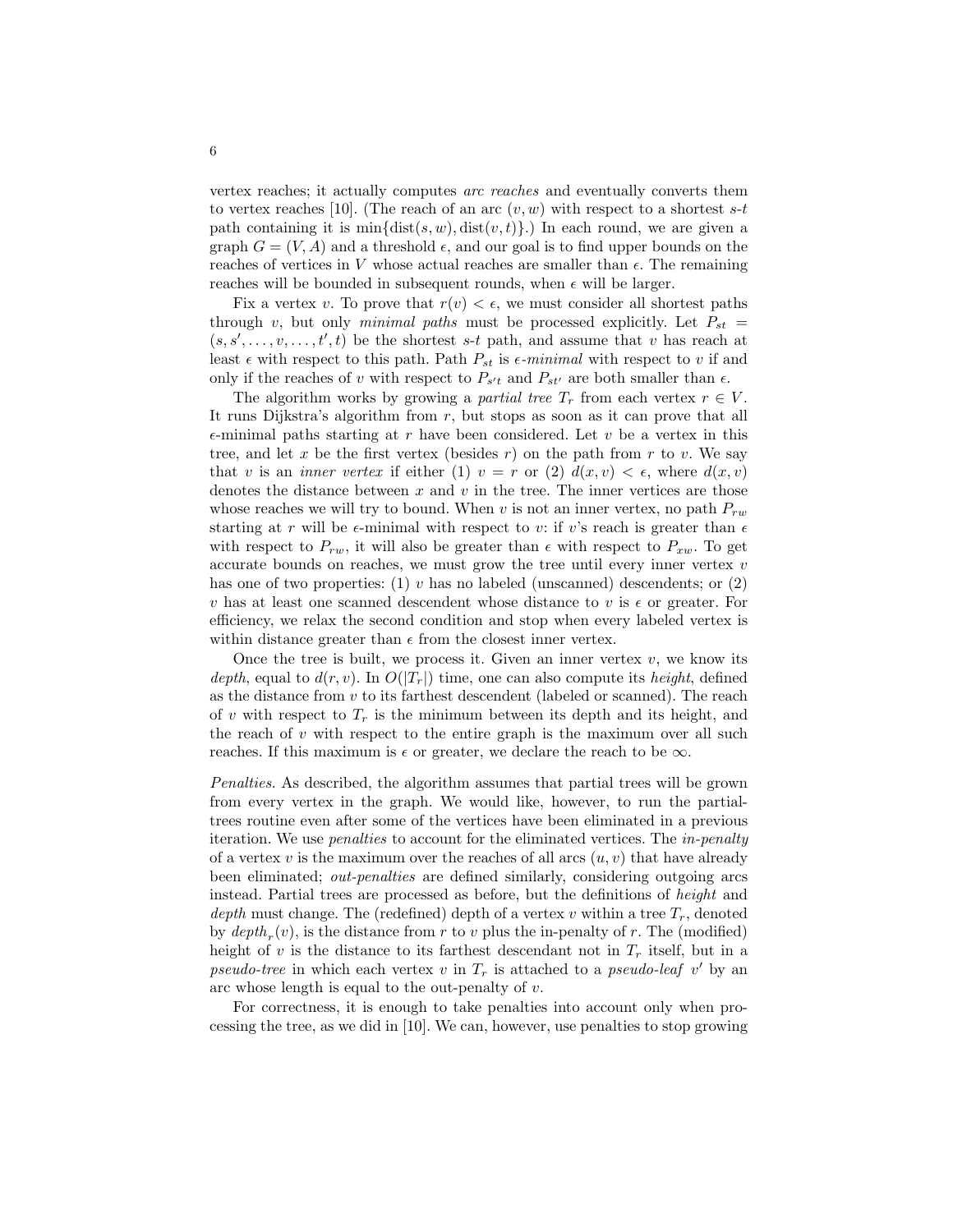partial trees sooner, thus speeding up preprocessing. First, we now consider vertex v to be an inner vertex if either (1)  $v = r$  or (2)  $depth_x(v) < \epsilon$  (recall that x is the second vertex on the path from r to v). If  $v \neq r$  and  $depth_r(v)$  $in-penalty(v)$ , however, v will not be considered an inner vertex (because its modified depth will be even higher in the tree rooted at  $v$ ), and neither will its descendents. Second, we stop growing the tree when no labeled (unscanned) vertex is relevant. All inner vertices are considered relevant; an outer vertex  $v$  is relevant if  $d(u, v) + out-penalty(v) \leq \epsilon$ , where u is the closest inner ancestor of v.

## 3.4 Adding Shortcuts

Our previous implementation of the preprocessing procedure [10] only shortcuts vertices with degree two. Sanders and Schultes [20] suggested shortcutting other vertices of small degree as well, which is more general and works better for both preprocessing and queries. A vertex  $v$  can be *bypassed* as follows. First, we examine all pairs of incoming/outgoing arcs  $((u, v), (v, w))$  with  $u \neq w$ . For each pair, if the arc  $(u, w)$  is not in the graph, we add a shortcut arc  $(u, w)$  of length  $\ell(u, v) + \ell(v, w)$ . Otherwise, we set  $\ell(u, w) \leftarrow \min{\ell(u, w), \ell(u, v) + \ell(v, w)}$ . Finally, we delete  $v$  and all arcs adjacent to it from the current graph.

The processing algorithm will produce a graph containing all original arcs and all shortcuts. To prevent the graph from being too large, we only bypass  $v$  if both its in-degree and its out-degree are bounded by a constant  $(5 \text{ in our})$ experiments); this ensures that only  $O(n)$  arcs will be added. In addition, we consider the ratio  $c_v$  between the number of new arcs added and the number of arcs deleted by the procedure above. A vertex  $v$  is deemed bypassable only if  $c_v \leq c$ , where c is a user-defined parameter. For road networks, we used  $c = 0.5$ in the first round of preprocessing, 1.0 in the second, and 1.5 in the remaining rounds. As a result, relatively few shortcuts are added during the first two rounds, when the graph is larger but shrinks faster. For two- and three-dimensional grids, which do not shrink as fast, we fixed  $c$  at 1.0 and 2.0, respectively.

We also consider two additional measures (besides  $c_v$ ) related to v: the length of the longest shortcut arc introduced when  $v$  is bypassed, and the largest reach of an arc adjacent to  $v$  (which will be removed). The maximum between these two values is the *cost* of v, and it must be bounded by  $\epsilon_i/2$  during iteration i for the vertex to be considered bypassable. As explained in [10], long arcs and large penalties can decrease the quality of the reach upper bounds provided by the preprocessing algorithm; they should not appear too soon. When deciding which vertex to bypass next, we take those that minimize the product between  $c_v$  and cost, since they are less likely to affect the bypassability of their neighbors.

#### 3.5 Exact Reach Computation

The standard algorithm for computing exact reaches (during the refinement step) builds a shortest path tree from each vertex  $r$  in the graph and computes the minimum between the depth and the height of each vertex  $v$  in the tree. The maximum of these minima over all trees will be the reach of  $v$ . We developed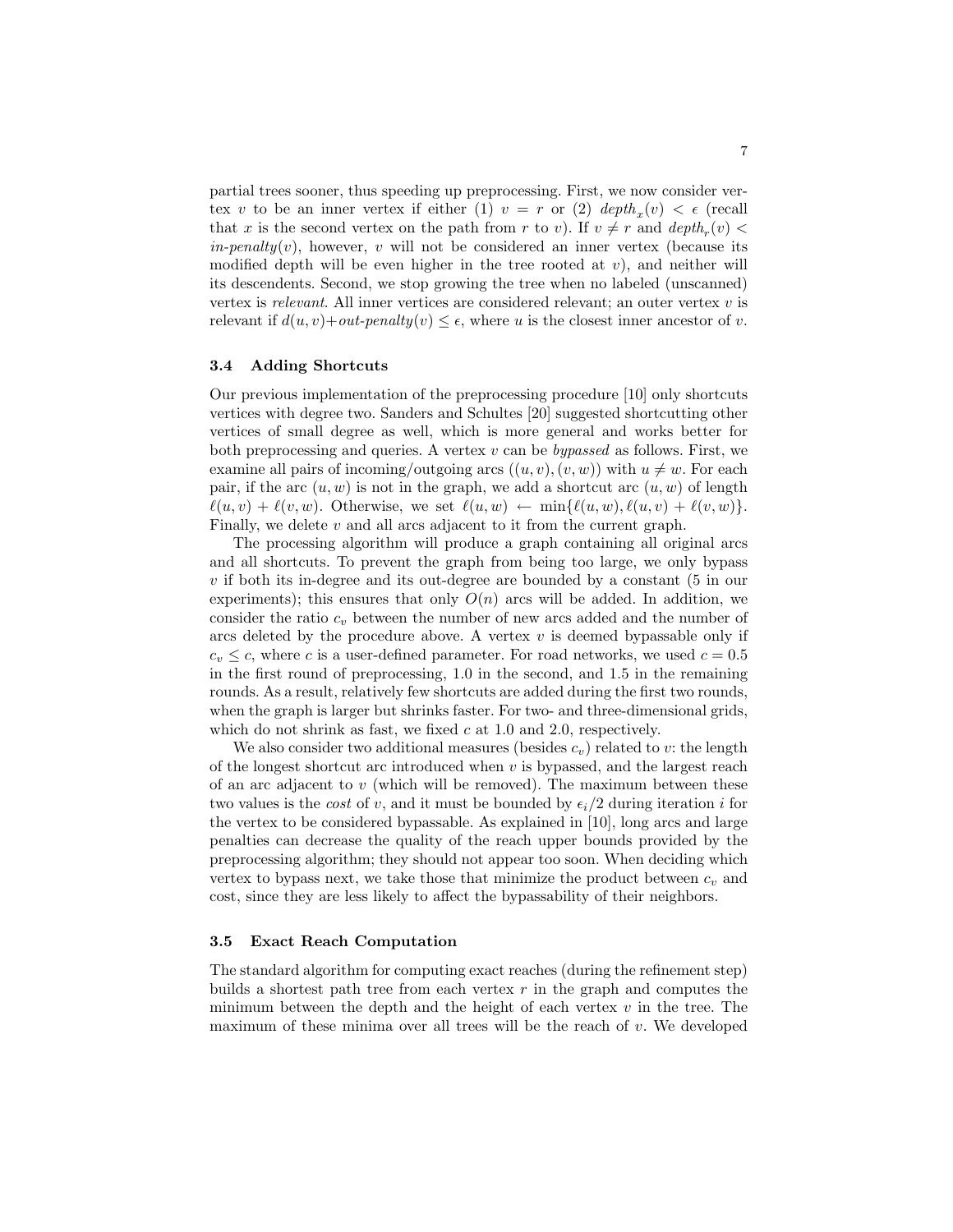an algorithm that has the same worst-case complexity, but can be significantly faster in practice on road networks. It follows the same basic principle, but builds parts of some of the shortest path trees implicitly by reusing previously found subtrees. The algorithm partitions the vertices of the graph into  $k$  regions. (In our experiments, we picked the regions of the Voronoi diagram of  $k = \sqrt{n}$  randomly selected vertices.) The *frontier* of a region A is the set of vertices  $v \in A$  such that there exists at least one arc  $(v, w)$  with  $w \neq A$ . When processing a region, the algorithm first grows full shortest path trees from the frontier. Typically, they will have large subtrees in common, and it is easy to see that the same subtrees would appear in full shortest path trees rooted at non-frontier vertices as well. It therefore suffices to grow truncated trees from these vertices, which account for the common subtrees only implicitly.

## 4 Experimental Results

Our code is written in C++ and compiled with Microsoft Visual C++ 2005. All tests were performed on a dual-processor, 2.4 GHz AMD Opteron running Microsoft Windows Server 2003 with 16 GB of RAM, 32 KB instruction and 32 KB data level 1 cache per processor, and 2 MB of level 2 cache. Our code is single-threaded, but an execution is not pinned to a single processor.

We tested the ALT (with 16 landmarks), RE, REAL- $(16, 1)$ , and REAL- $(64, 16)$ algorithms. Here REAL- $(i, j)$  denotes an algorithm that uses i landmarks but maintains landmark data for  $n/j$  highest-reach vertices only (when  $j = 1$ , all landmark distances are kept, as in the original REAL algorithm). Due to space constraints, we omit detailed results for other values of  $i$  and  $j$ . In general, however, we observed that moderately increasing sparsity does affect running times, but not too much: on large road networks,  $REAL-(16,16)$  is less than  $30\%$ slower than  $REAL-(16,1)$ , for instance. The sparser the landmarks, the more the algorithm will rely on re (at the beginning); although this tends to slightly increase the number of vertices scanned, this is offset by the fact that scans are on average faster, since re does not need to access landmark data.

For machine calibration purposes, we also ran the DIMACS Challenge implementation of the P2P version of Dijkstra's algorithm, denoted by D, on the largest road networks. Our experiments on road networks are described in Section 4.1, and experiments on grid graphs are reported in Section 4.2.

#### 4.1 Road Networks

We first test our algorithm on the road networks of the USA and Europe, which belong to the DIMACS Challenge [5] data set. The USA is symmetric and has 23 947 347 vertices and 58 333 444 arcs; Europe is directed, with 18 010 173 vertices and 42 560 279 arcs. Both graphs are strongly connected. Two length functions are available in each case: travel times and travel distances.

Random queries. For each graph and each length function, we tested the algorithms on 1 000 pairs of vertices picked uniformly at random. Table 1 reports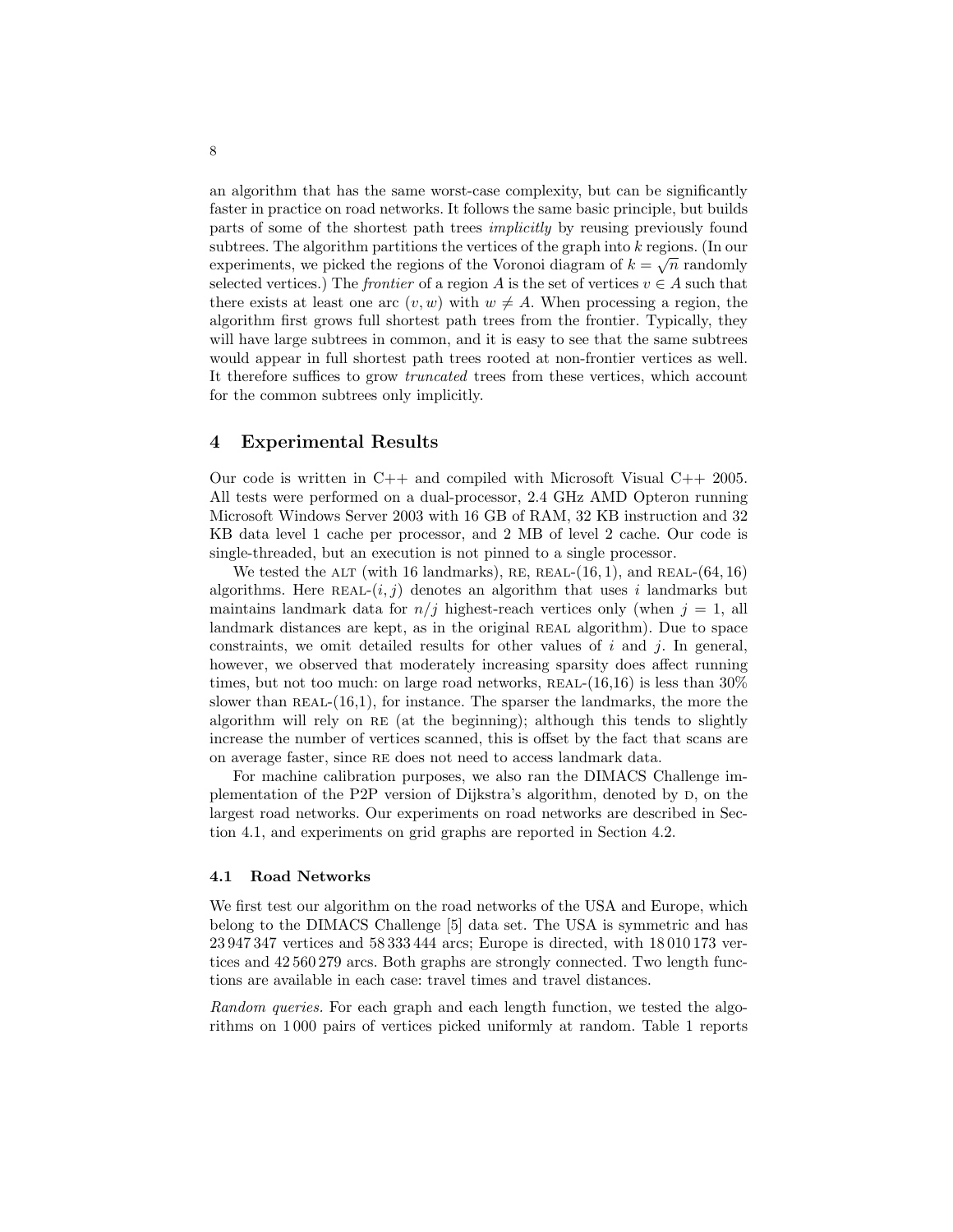|                  |                |       | PREP. TIME DISK SPACE |               | QUERY                |          |
|------------------|----------------|-------|-----------------------|---------------|----------------------|----------|
| GRAPH            | <b>METHOD</b>  | (min) | (MB)                  |               | AVG SC. MAX SC. TIME | (ms)     |
| Europe           | ALT            | 13.2  | 1597                  | 82348         | 993015               | 160.34   |
| $(\text{times})$ | RE             | 82.7  | 626                   | 4643          | 8989                 | 3.47     |
|                  | $REAL-(16,1)$  | 96.8  | 1849                  | 814           | 4709                 | 1.22     |
|                  | $REAL-(64,16)$ | 140.8 | 1015                  | 679           | 2955                 | 1.11     |
|                  | RE-OLD         | 1558  | 570                   | 16122         | 34118                | 13.5     |
|                  | REAL-OLD       | 1625  | 1793                  | 1867          | 8499                 | 2.8      |
|                  | HH             | 15    | 1570                  | 884           |                      | 0.8      |
|                  | $HH$ -mem      | 55    | 692                   | 1976          |                      | 1.4      |
|                  | D              |       | 393                   | 8984289       |                      | 4365.81  |
| <b>USA</b>       | ALT            | 18.6  | 2563                  |               | 187968 2183718       | 400.51   |
| $(\text{times})$ | RE             | 44.3  | 890                   | 2317          | 4735                 | 1.81     |
|                  | $REAL-(16,1)$  | 63.9  | 3028                  | 675           | 3011                 | 1.14     |
|                  | $REAL-(64,16)$ | 121.0 | 1575                  | 540           | 1937                 | $1.05\,$ |
|                  | RE-OLD         | 366   | 830                   | 3851          | 8722                 | 4.50     |
|                  | REAL-OLD       | 459   | 2392                  | 891           | 3667                 | 1.84     |
|                  | HH             | 18    | 1686                  | 1076          |                      | 0.88     |
|                  | $HH$ -mem      | 65    | 919                   | 2217          |                      | 1.60     |
|                  | D              |       |                       | 536 11808864  |                      | 5440.49  |
| Europe           | ALT            | 10.1  | 1622                  |               | 240750 3306755       | 430.02   |
| (distances) RE   |                | 49.3  | 664                   | 7045          | 12958                | 5.53     |
|                  | $REAL-(16,1)$  | 60.3  | 1913                  | 882           | 5973                 | 1.52     |
|                  | $REAL-(64,16)$ | 89.8  | 1066                  | 583           | 2774                 | 1.16     |
|                  | D              |       | 393                   | 8991955       |                      | 2934.24  |
| <b>USA</b>       | <b>ALT</b>     | 14.5  | 2417                  |               | 276195 2910133       | 530.35   |
| (distances) RE   |                | 70.8  | 928                   | 7104          | 13706                | 5.97     |
|                  | $REAL-(16,1)$  | 87.8  | 2932                  | 892           | 4894                 | 1.80     |
|                  | $REAL-(64,16)$ | 138.1 | 1585                  | 628           | 4076                 | 1.48     |
|                  | D              |       |                       | 536 1178 2104 |                      | 4576.02  |

Table 1. Data for random queries on Europe and USA graphs.

the average query time (in milliseconds), the average number of scanned vertices and, when available, the maximum number of scanned vertices. Also shown are the total preprocessing time and the total space on disk used by the preprocessed data. For D, this is the graph itself; for ALT, this includes the graph and landmark data; for RE, it includes the graph with shortcuts and an array of vertex reaches; the data for REAL includes the data from RE plus landmark data.

For travel times, the table also reports the performance of other algorithms available at the time of writing. We give the data for our previous implementations, RE-OLD and REAL-OLD from [10] (run on the same machine). REAL-OLD uses 16 landmarks selected with the maxcover method (which finds slightly better landmarks than avoid, but is slower). In addition, we present results for the highway hierarchy-based algorithm of Sanders and Schultes from [20], run sequentially on a dual-core 2.0 GHz AMD Opteron machine (which is about 20% faster than our machine on the DIMACS benchmark due to a different memory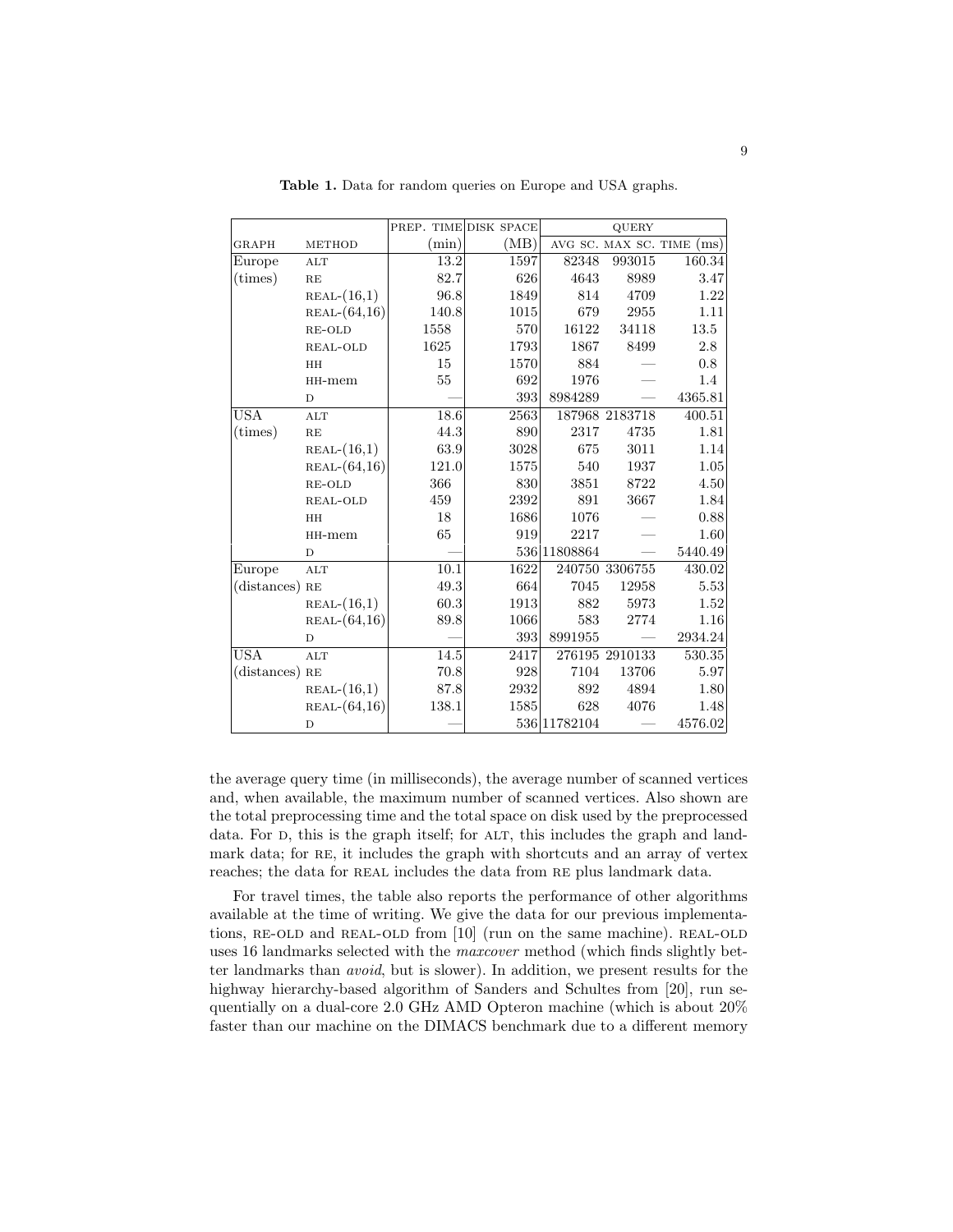

Fig. 1. USA queries: random on subgraphs (left) and local on the full graph (right).

architecture). There are two versions of their algorithm: hh-mem, entirely based on highway hierarchies, and hh, which replaces high levels of the hierarchy by a table with distances between all pairs of vertices in the corresponding graph.

The table shows that RE is considerably faster than ALT for queries, and that REAL- $(16,1)$  yields an additional speedup. Comparing REAL- $(16,1)$  to REAL-(64,16), we see they have almost identical query performance with transit times, and that REAL- $(64.16)$  is slightly better with travel distances. Given that REAL-(64,16) requires about half as much disk space, it has the edge for these queries. With travel distances,  $REAL-(64,16)$  wins both in time and in space, but preprocessing takes roughly twice as long. RE is less robust than REAL.

With travel times, RE and REAL substantially improve on their old counterparts, especially in terms of preprocessing time. RE and HH-mem have similar performance on USA, and hh-mem is slightly better on Europe. For queries, REAL- $(64,16)$  performs similarly to HH: REAL- $(64,16)$  uses less space, while HH is slightly faster. Preprocessing for hh, however, is faster, especially for Europe.

Graph size dependence. To test the performance on smaller graphs, we performed random queries on the subgraphs of USA that are part of the DIMACS data set; their sizes range from 264 thousand (NYC) to 14 million (CTR) vertices. Figure 1 (left) shows how query times scale with graph size when travel times are used as the length function. Although times tend to increase with graph size, they are not strictly monotone: graph structure clearly plays a part. Reach-based algorithms have better asymptotic performance than ALT. Regarding preprocessing (not shown in the figure), with a fixed number of landmarks ALT is roughly linear in the graph size. With 16 landmarks, alt preprocessing is faster than re, and the ratio between the two remains roughly constant as the graph size increases; with 64, reach computation and landmark selection take roughly the same time.

Local queries. Up to this point, we have considered only random queries; we now test what happens when queries are more local. If  $v$  is  $k$ -th vertex scanned when Dijkstra's algorithm is run from s, then the *Dijkstra rank* of v with respect to s is  $\lfloor \log_2 k \rfloor$  (our definition differs slightly from [19]). To generate a local query with rank  $k$ , we pick s uniformly at random from  $V$  and pick  $t$  uniformly at random from all vertices with Dijkstra rank  $k$  with respect to  $s$ . Figure 1 (right) shows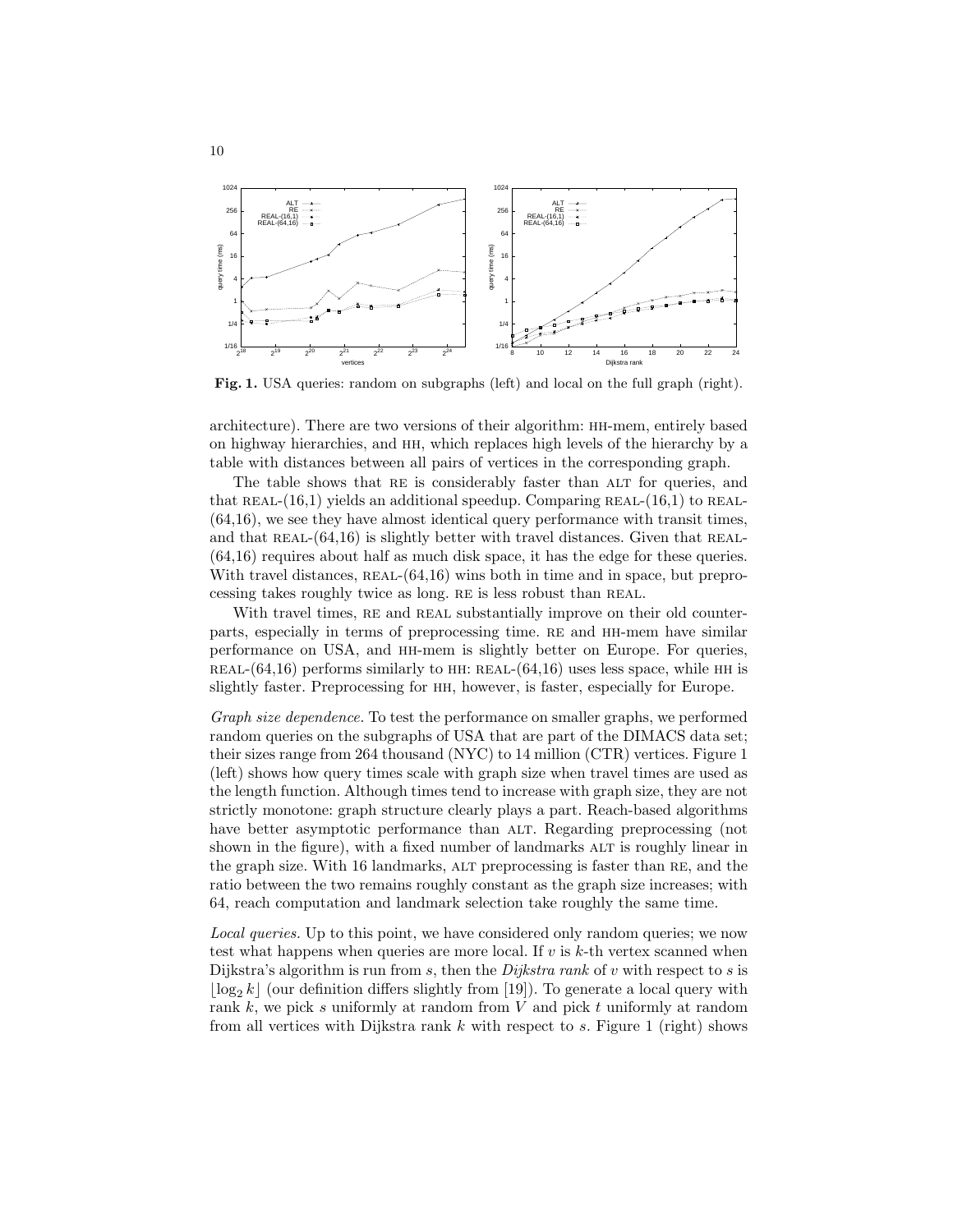**Table 2.** Effect of applying  $\bullet$  or discarding ( $\circ$ ) each of the improvements on RE we proposed: generalized shortcuts (s), penalty-aware partial trees (p), faster exact reach computation  $(E)$  and improved locality  $(L)$ .

|         |   |                      |          | FEATURES PREP. TIME DISK SPACE |     | <b>QUERY</b> |                     |      |
|---------|---|----------------------|----------|--------------------------------|-----|--------------|---------------------|------|
| S       | P | E                    |          | min)                           | (MB |              | NG SC. MAX SC. TIME | (ms) |
|         |   | $\bullet\quadbullet$ |          | 44.3                           | 890 | 2317         | 4735                | 1.81 |
|         |   |                      |          | 63.8                           | 817 | 3861         | 7679                | 2.64 |
|         |   |                      |          | 76.2                           | 888 | 2272         | 4633                | 1.75 |
|         |   |                      |          | 58.7                           | 890 | 2317         | 4735                | 1.81 |
|         |   |                      | $\Omega$ | 44.3                           | 890 | 2317         | 4735                | 3.20 |
| $\circ$ |   |                      |          | 156.1                          | 816 | 3741         | 7388                | 3.89 |

the average query times as a function of Dijkstra rank (1 000 pairs were tested in each case). For high Dijkstra ranks, the results are similar to those for random queries: alt is the slowest algorithm, and the real variants are the fastest. For small Dijkstra ranks,  $REAL-(16,1)$  scans the fewest vertices, but due to higher overhead its running time is slightly worse than that of RE. REAL- $(64,16)$  mostly visits low-reach vertices and thus fails to take advantage of the landmark data. It scans about the same number of vertices as re, but is slower due to higher overhead. Although ALT has the worst asymptotic performance, for small ranks it scans only slightly more vertices than RE. As the rank grows,  $REAL-(64,16)$ eventually catches up with  $REAL-(16,1)$ .

Improvement breakdown. Table 1 has shown that the new version of RE is significantly more efficient than re-old. Table 2 shows how each of the four major improvements affect the performance of re on USA with travel times. Starting with all improvements, we turn them off one at a time, and then all at once. Preprocessing is accelerated by generalized shortcuts (Section 3.4), penalty-aware partial trees (Section 3.3), and faster exact reach computation (Section 3.5). Sorting by reach to improve locality (Section 3.1) actually slows preprocessing, but by a negligible amount. When these improvements are combined, the overall is speed up is more than a factor of 3.5. On Europe with travel times (not shown), the combined speed up is more than 6. Queries benefit from generalized shortcuts and sorting by reach, and are largely unaffected by the other improvements.

Refinement step. During preprocessing, the refinement step recomputes the  $\lceil 5\sqrt{n}\rceil$ highest reaches (24 469 vertices in the USA graph) with an exact algorithm. If we quadruple this value,  $RE$  query times decrease from  $1.86$  ms to  $1.66$  ms (with travel times as lengths); however, preprocessing time increases from under 45 minutes to 2.5 hours. With no refinement step, the preprocessing time decreases to 32 minutes, but query times increase to 2.00 ms. Recomputing all reaches is too expensive. Even on Bay Area, which has only 321 270 vertices, exact reach computation takes almost 2.5 hours with the new algorithm (10 hours with the standard one). Computing upper bounds takes less than a minute, but queries are 40% faster with exact reaches.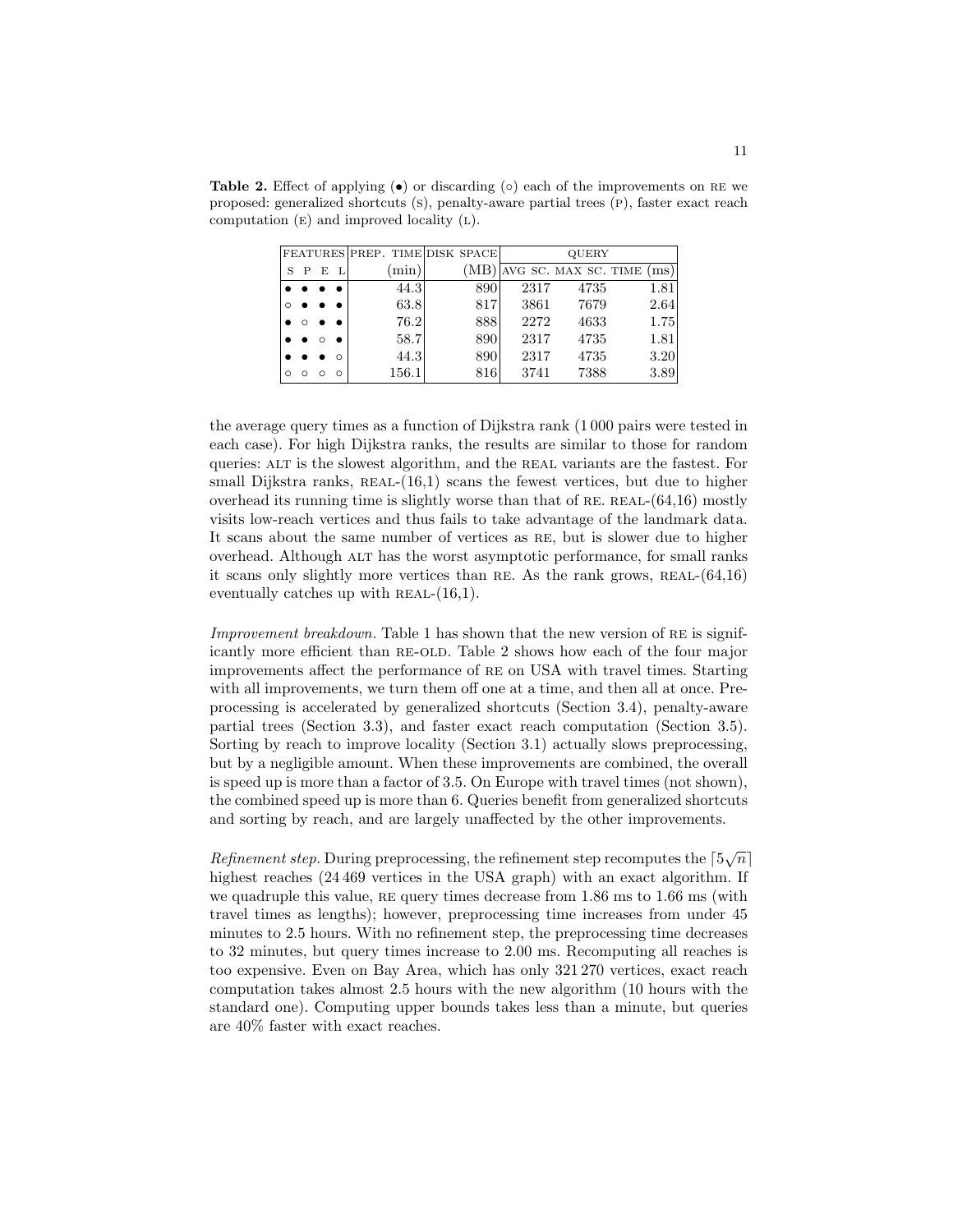|                        |                |       | PREP. TIME DISK SPACE | QUERY  |       |                                    |
|------------------------|----------------|-------|-----------------------|--------|-------|------------------------------------|
| <b>VERTICES METHOD</b> |                | (min) |                       |        |       | $(MB)$ AVG SC. MAX SC. TIME $(ms)$ |
| 65536                  | ALT            | 0.05  | 11.5                  | 851    | 6563  | 1.19                               |
|                        | RE             | 1.83  | 3.4                   | 2195   | 3706  | 1.50                               |
|                        | $REAL-(16,1)$  | 1.87  | 12.7                  | 214    | 1108  | 0.30                               |
|                        | $REAL-(64,16)$ | 2.00  | 5.9                   | 1999   | 3134  | 1.69                               |
|                        | D              |       | 2.2                   | 33752  |       | 14.83                              |
| 131044                 | ALT            | 0.11  | 23.8                  | 1404   | 11535 | 3.62                               |
|                        | RE             | 4.72  | 6.8                   | 3045   | 5025  | 2.33                               |
|                        | $REAL-(16,1)$  | 4.82  | 26.1                  | 266    | 1261  | 0.61                               |
|                        | $REAL-(64,16)$ | 5.09  | 12.1                  | 2370   | 3513  | 2.19                               |
|                        | D              |       | 4.5                   | 66865  |       | 30.72                              |
| 262144                 | ALT            | 0.22  | 48.3                  | 2439   | 27936 | 5.72                               |
|                        | RE             | 16.61 | 13.2                  | 4384   | 6933  | 3.52                               |
|                        | $REAL-(16,1)$  | 16.83 | 52.5                  | 410    | 2024  | 0.88                               |
|                        | $REAL-(64,16)$ | 17.42 | 23.9                  | 1869   | 2453  | 2.28                               |
|                        | D              |       | 9.0                   | 134492 |       | 63.58                              |
| 524176                 | $\mathbf{ALT}$ | 0.27  | 96.6                  | 6057   | 65664 | 8.11                               |
|                        | RE             | 15.45 | 25.9                  | 6334   | 9843  | 4.23                               |
|                        | $REAL-(16,1)$  | 15.76 | 104.5                 | 524    | 2663  | 1.08                               |
|                        | $REAL-(64,16)$ | 16.68 | 47.5                  | 2001   | 3113  | 1.97                               |
|                        | D              |       | 18.0                  | 275589 |       | 112.80                             |

Table 3. Average results for 1 000 random queries on 2-dimensional grids.

Retrieving the shortest path. The query times reported so far for RE and REAL consider only finding the shortest path on the graph with shortcuts. This path has much fewer arcs then the corresponding path in the original graph. On USA with travel times, for example, the shortest path between a random pair of vertices has around 5 000 vertices in the original graph, but only about 30 in the graph with shortcuts. We can retrieve the original path in time proportional to its length, which means about 1 ms on the USA graph. This is comparable to the time it takes for REAL to compute the distances. For applications that require a full description of the path, our algorithms are therefore close to optimal.

#### 4.2 Grid Graphs

Reach-based pruning works well on road networks because they have a natural highway hierarchy, so that relatively few vertices have high reach. We also tested the algorithms on graphs without an obvious hierarchy. We created square 2 dimensional with the spgrid generator, available at the 9th DIMACS Challenge download page. The graphs are directed and each vertex is connected to its neighbors in the grid with arcs of length chosen uniformly at random from the range  $[1, n]$ , where *n* is the number of vertices. Comparing the results in Table 3 to those reported in [10], we see that our new preprocessing algorithm is an order of magnitude faster on these graphs. Query times improve by a factor of about five. This makes re competitive with alt; in fact, re appears to be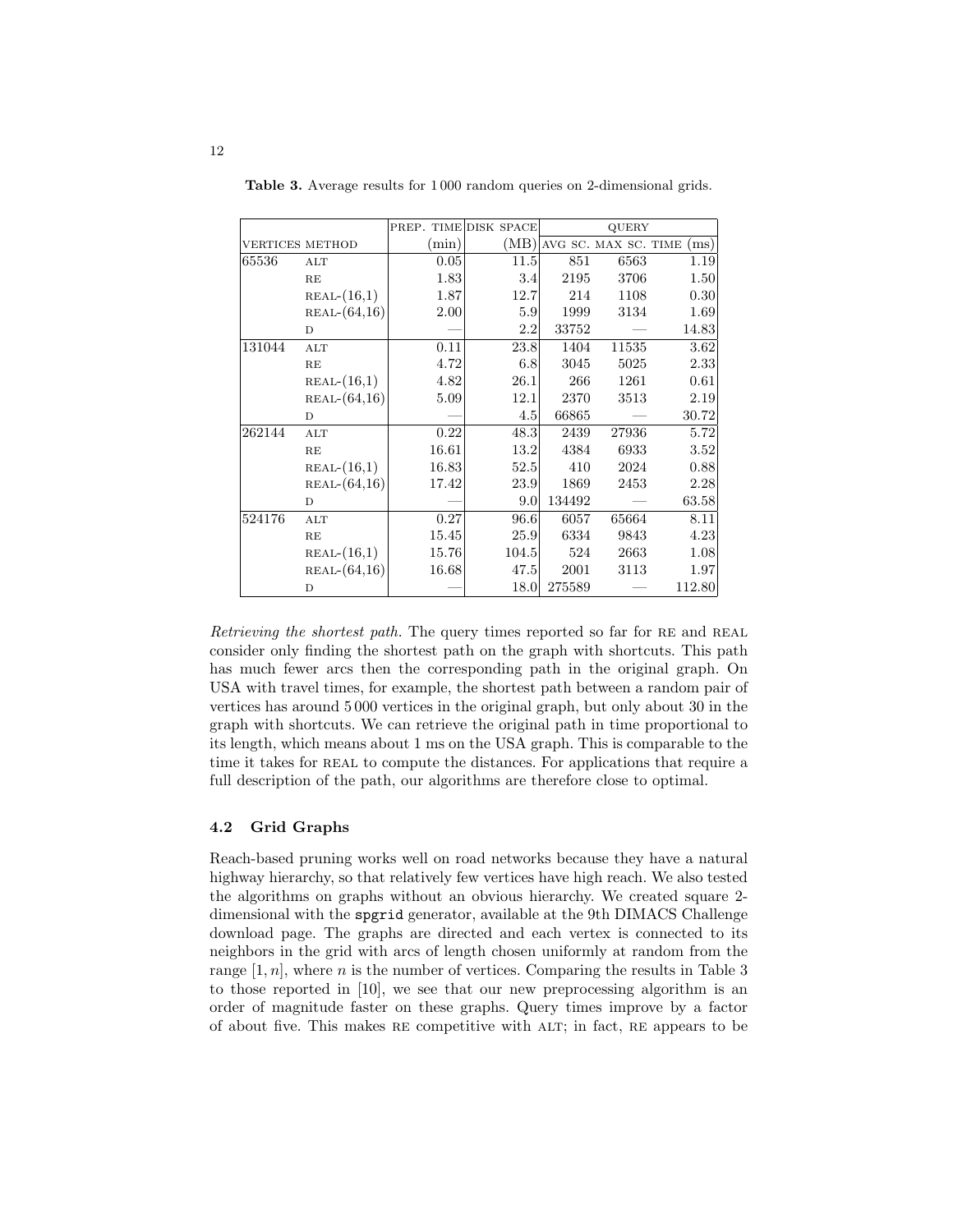asymptotically faster. Performance of  $REAL-(16,1)$  improves as well. This shows that reaches help even when a graph does not have an obvious highway hierarchy, and that the applicability of REAL is not restricted to road networks. On the largest grid, it is four times faster than ALT, and two orders of magnitude faster than Dijkstra's algorithm. On such small graphs, extra landmarks do not help much, and REAL- $(64,16)$  does not perform as well as REAL- $(16,1)$ .

Similar experiments on cube-shaped three-dimensional grids (not shown) revealed that the ALT algorithm is much less effective than on two-dimensional grids. For a quarter of a million vertices, queries are only five times as fast as bidirectional Dijkstra's algorithm. A combination with pruning by reach does improve the algorithm for large graphs, but only marginally. Moreover, reach computation becomes asymptotically slower (the time roughly triples when the graph size doubles), thus making preprocessing large graphs prohibitively expensive. Results for higher-dimension grids and random graphs were even worse.

## 5 Final Remarks

At the 9th DIMACS Implementation Challenge [5] several other papers presented also dealt with the P2P problem. Lauther  $[17]$  and Köhler et al.  $[15]$  presented algorithms based on arc flags, but their (preprocessing and query) running times are dominated by real and hh. Delling, Sanders, et al. [4] presented a variant of the partial landmarks algorithm in the context of highway hierarchies, but with only modest speedups; for technical reasons  $A^*$  search cannot be combined naturally with hh. Delling, Holzer, et al. [3] showed how multi-level graphs can support random queries in less than 1 ms, but only after weeks of preprocessing.

The best results were those based on transit node routing, introduced by Bast et al. [1] and combined with highway hierarchies by Sanders and Schultes [21] (see also [2]). With travel times, the road networks of both USA and Europe can be processed in about three hours and random queries take  $5 \mu s$  on average. With travel distances, preprocessing takes about eight hours, and average query times are close to 0.1 ms. Performance would probably be worse on grids.

Queries with transit node routing are significantly faster than with REAL. Our method does appear to be more robust, however, when the length function changes. Moreover, these approaches are not mutually exclusive. As Bast et al. observe [2], reaches could be used instead of highway hierarchies to compute the transit nodes and the corresponding distance tables. An actual implementation of the combined algorithm is an interesting topic for future research.

## References

- 1. H. Bast, S. Funke, and D. Matijevic. TRANSIT: Ultrafast shortest-path queries with linear-time preprocessing. 9th DIMACS Implementation Challenge, 2006.
- 2. H. Bast, S. Funke, D. Matijevic, P. Sanders, and D. Schultes. In transit to constant time shortest-path queries in road networks. In Proc. 9th ALENEX. SIAM, 2007. Available at http://www.mpi-inf.mpg.de/ bast/tmp/transit.pdf.